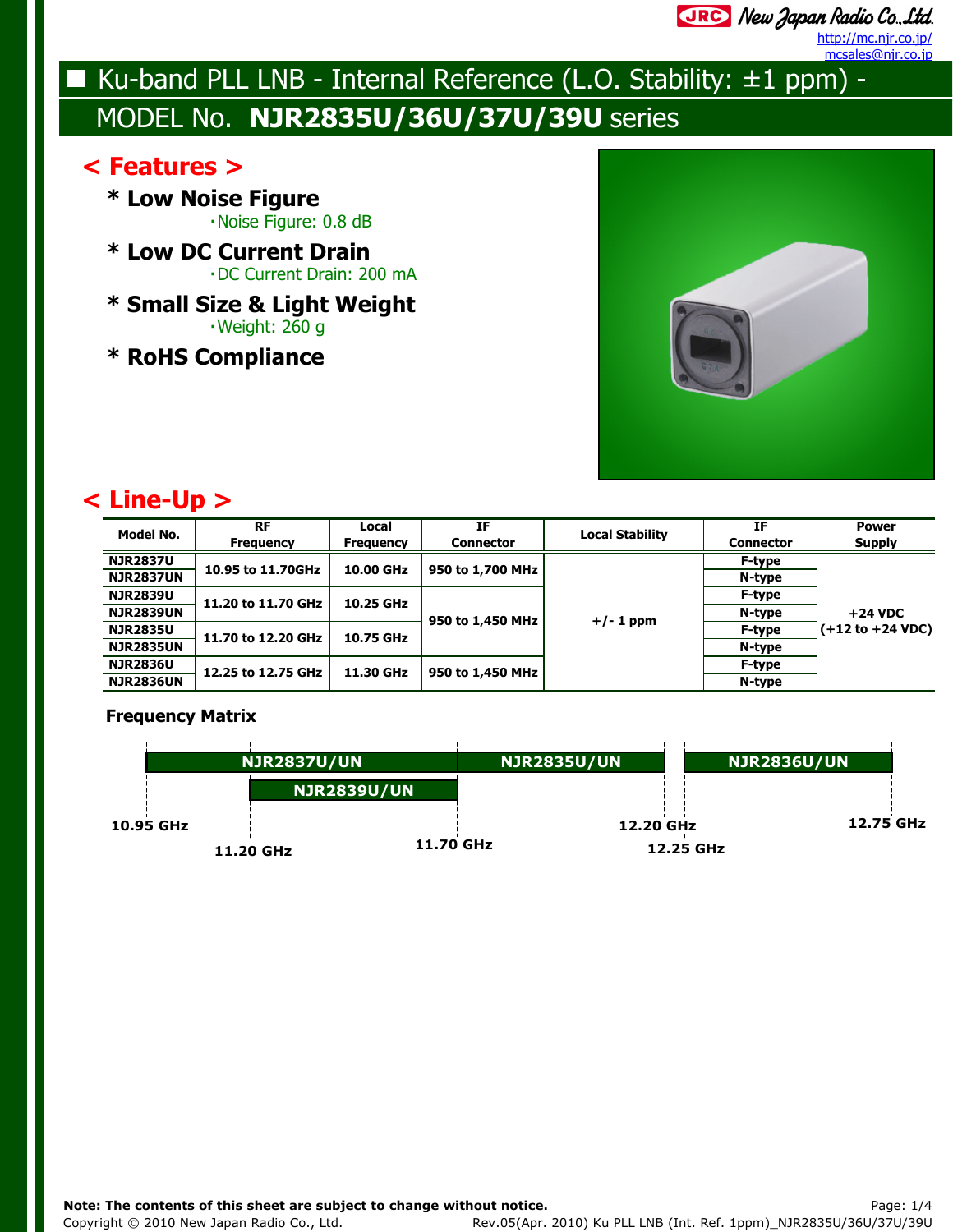## URG New Japan Radio Co., Ltd.

mcsales@njr.co.jp http://mc.njr.co.jp/

# Ku-band PLL LNB - Internal Reference (L.O. Stability: ±1 ppm) -MODEL No. **NJR2835U/36U/37U/39U** series

## **< Specifications >**

| Item                          | <b>Specifications</b>                                                                        |  |  |
|-------------------------------|----------------------------------------------------------------------------------------------|--|--|
| Input Interface               | Waveguide, WR75 (with Groove)                                                                |  |  |
| Output Interface              | [Model No.: NJR2835UN/36UN/37UN/39UN]<br>N-type, female (50 ohm)                             |  |  |
|                               | F-type, female (75 ohm)<br>[Model No.: NJR2835U/36U/37U/39U]                                 |  |  |
| Noise Figure (Ta.: $+25$ C)   | $0.8$ dB typ., 1.0 dB max.                                                                   |  |  |
| Linear Gain $(Ta.: +25 C)$    | 60 dB typ., 55 dB min.                                                                       |  |  |
| Local Stability               | $+/-1.0$ ppm (Ta.: -40 to +60 C)                                                             |  |  |
| L.O. Phase Noise              | $-70$ dBc/Hz typ. @ 100 Hz                                                                   |  |  |
|                               | $-80$ dBc/Hz typ. $@1$ kHz                                                                   |  |  |
| L.O. Leakage Level            | -25 dBm max. at the IF Output Connector                                                      |  |  |
|                               | -60 dBm max. at the RF Input Flange                                                          |  |  |
| Spurious                      | a) -140 dBm max.                                                                             |  |  |
|                               | at input, Fixed frequency spur, unrelated to test CW signal (Measured at specified IF band). |  |  |
|                               | b) -55 dBc max.                                                                              |  |  |
|                               | with test CW signal -10 dBm IF output (Measured at specified IF band).                       |  |  |
| Input V.S.W.R.                | $2.5:1$ typ.                                                                                 |  |  |
| Output V.S.W.R.               | $2.3:1$ max.                                                                                 |  |  |
| Power Requirement             | +24 VDC $(+12$ to $+24$ VDC)                                                                 |  |  |
| Current Drain                 | 200 mA max.                                                                                  |  |  |
| Temperature Range (ambient)   | $-40$ to $+60$ C (operating),<br>$-40$ to $+80$ C (storage)                                  |  |  |
| Dimension & Housing           | 100.5 mm (L) $\times$ 40 mm (W) $\times$ 40 mm (H)                                           |  |  |
| without Interface Connectors) | $[3.96"$ (L) x 1.57" (W) x 1.57" (H)]                                                        |  |  |
| Weight                        | 260 g [0.57 lbs]                                                                             |  |  |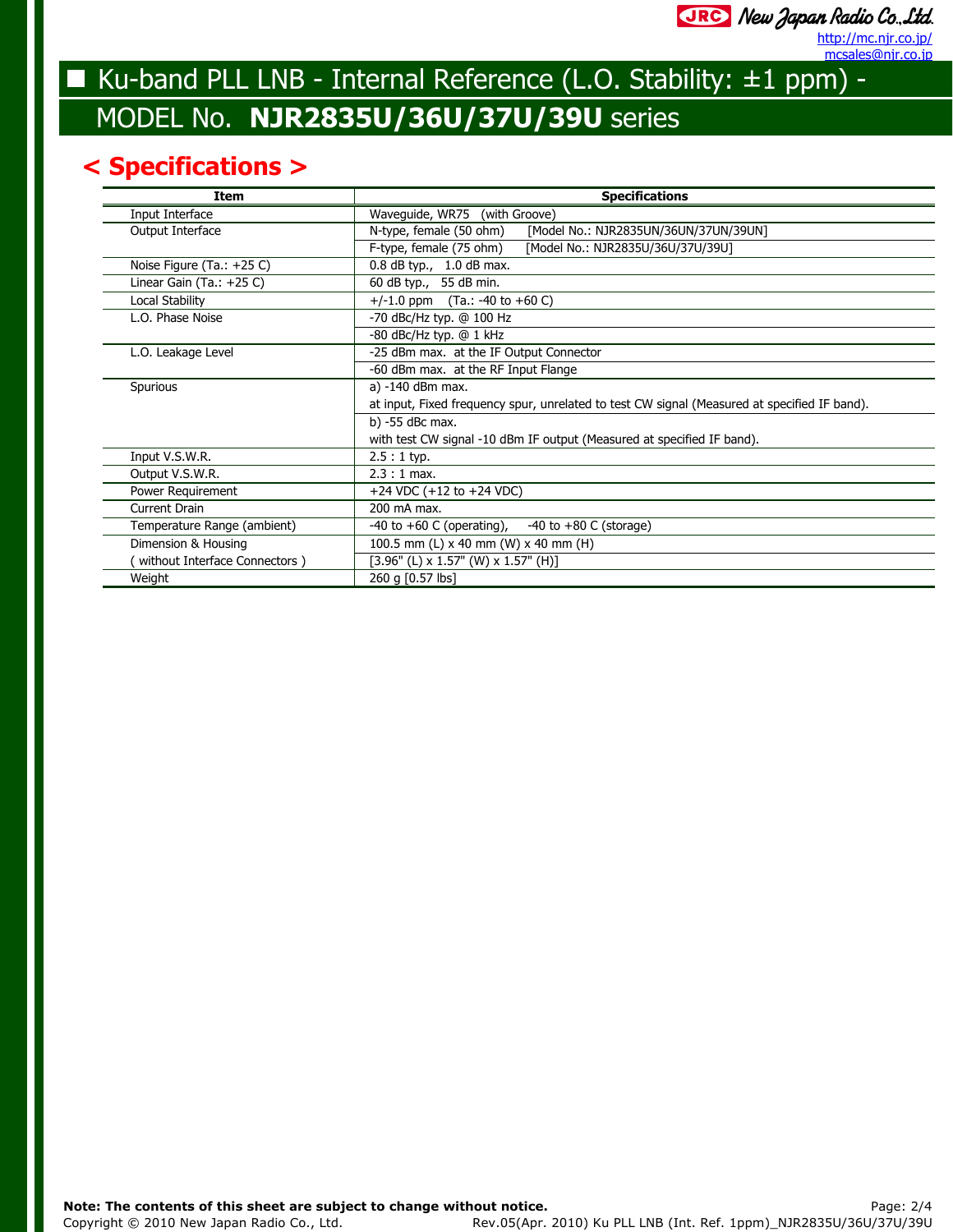JRC New Japan Radio Co., Ltd.

http://mc.njr.co.jp/ mcsales@njr.co.jp

# Ku-band PLL LNB - Internal Reference (L.O. Stability: ±1 ppm) - MODEL No. **NJR2835U/36U/37U/39U** series

## **NJR2835U/36U/37U/39U < Outline Drawing >**



Un it: mm